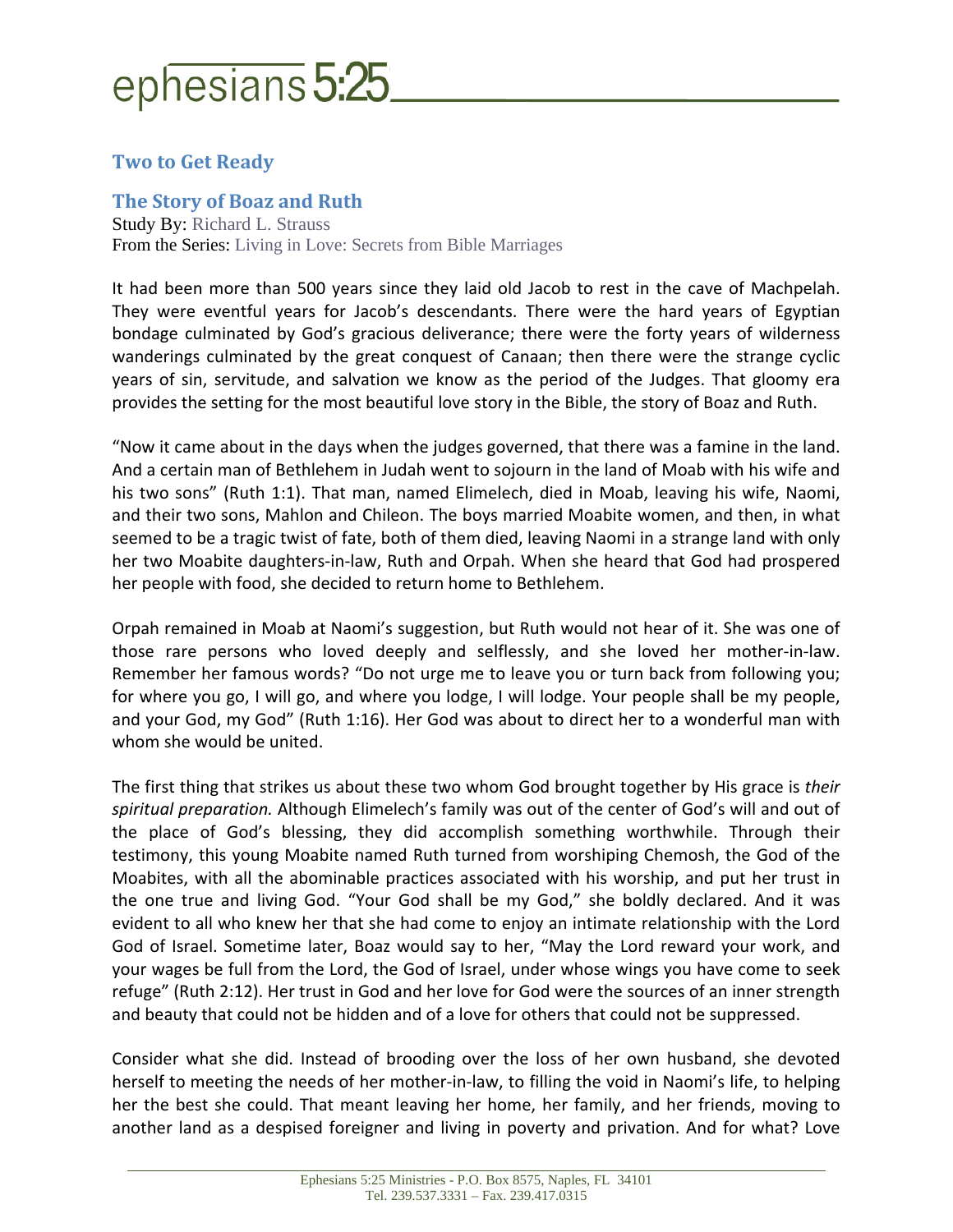and concern for her mother-in-law were her only apparent motives. Boaz pointed that out later in the story: "All that you have done for your mother‐in‐law after the death of your husband has been fully reported to me, and how you left your father and your mother and the land of your birth, and came to a people that you did not previously know" (Ruth 2:11).

Many a woman who loves her husband cannot seem to love his mother. And men seem to have the same problem with their wives' mothers, as evidenced by the mother‐in‐law jokes that have circulated through the years, Where does love like Ruth's come from? It comes from the Lord of all love. If you want some of it, you will have to cultivate a close personal relationship with Him just as Ruth did. When we get to know God and understand how much He gave for us, we are encouraged to give of ourselves for the good of others, even our in‐laws. And when we do that, tension and turmoil begin to dissolve into harmony and happiness.

It is never too soon to learn these lessons of love. We can begin teaching them to our children very early in their lives. The training ground for love is the home. A loving relationship with parents and brothers and sisters will prepare them to love their mates and their mates' parents as they should. Some folks who are reading this chapter may have come from unloving homes and they are finding their early influences hard to overcome. It is difficult for them to give or to receive love. They can testify to the importance of parents setting a loving example, then teaching their children to be helpful and good‐natured and to show kindness and respect for others in the home. Children will not know how to love when they marry unless they show love to those with whom they live right now. But it all begins with our love affair with the Lord. When we have experienced the love of God, we will express it in our family relationships parents, brothers, sisters, husbands, wives, children, and in‐laws. Ruth is ready for a beautiful love affair with Boaz because she is in love with her Lord and that love is spilling out to others in her life.

Now let us meet the Prince Charming in Ruth's future. The story implies that Boaz is much older than she (cf. Ruth 3:10). We do not know whether he was a bachelor or a widower, but we do know that he was a man of God. The Lord was an important part of his daily life. He thought often about the Lord, spoke freely of the Lord, and allowed the Lord to be a part of his everyday business dealings.

Listen to him greet his reapers in the field. "May the Lord be with you," he said. And they responded, "May the Lord bless you" (Ruth 2:4). To Ruth he declared, "May you be blessed of the Lord, my daughter" (Ruth 3:10). And again, "I will redeem you, as the Lord lives" (Ruth 3:13). All the people who attended his wedding acknowledged his dependence upon God for his future posterity: "May the Lord make the woman who is coming into your home like Rachel and Leah, both of whom built the house of Israel" (Ruth 4:11).

The first prerequisite for a successful marriage is that the man be a man of God. One reason so many marriages are floundering is because the husbands have not prepared themselves spiritually for their task. Some fellows could not think about anything but sex during their

Ruth and Boaz - Page 2 of 6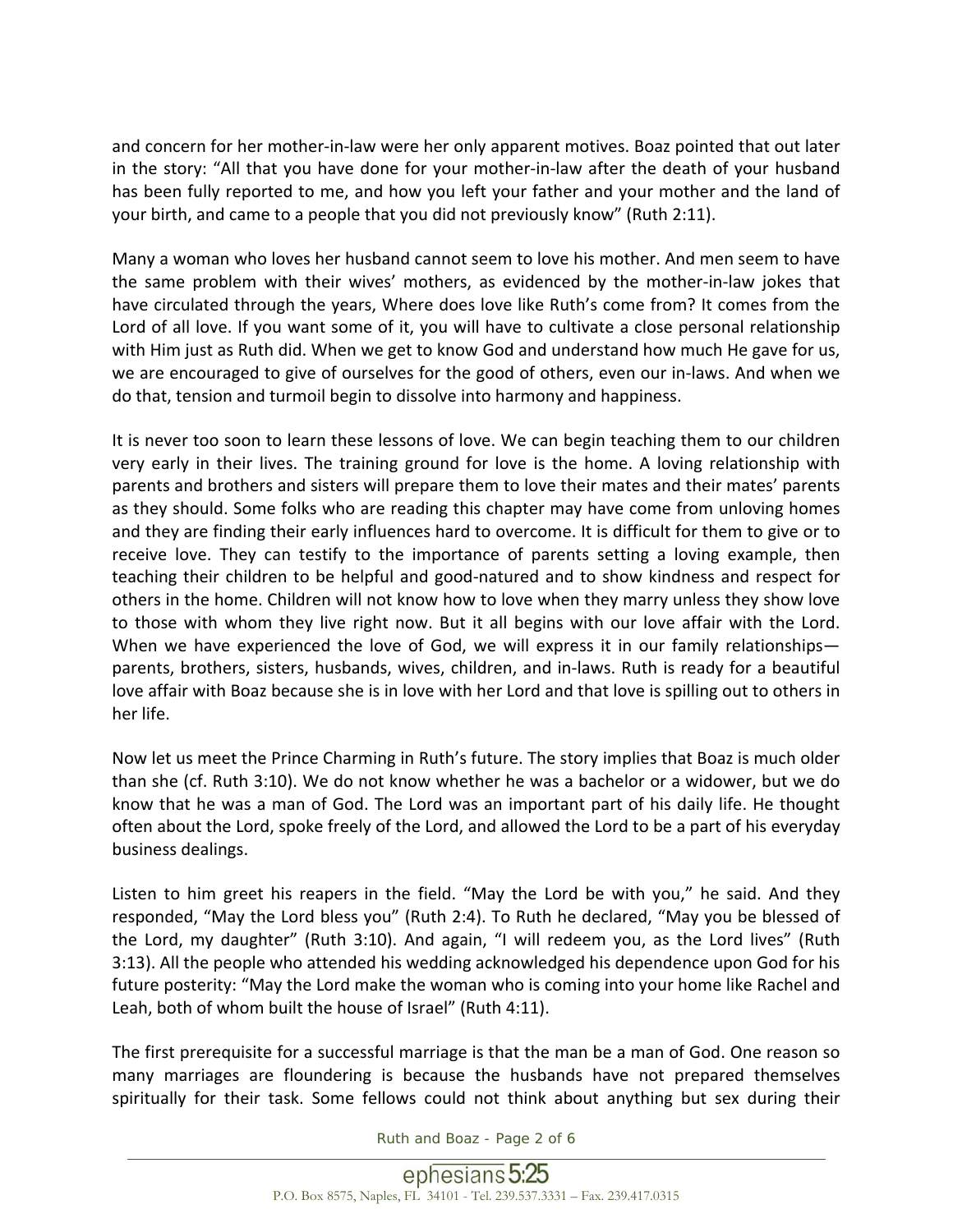courtship days. And if it wasn't sex, it was cars or sports. They spent little or no time studying the Word, memorizing it, discovering how it applied to their lives, and learning from it what their responsibilities as Christian husbands and fathers would be. The Lord was not part of their daily living. And when they walked to the altar they were still spiritual babies, ill‐prepared to assume the spiritual leadership of their homes. It is no surprise that their marriages are in trouble.

Men, if you have wasted the years until now, there is no time to lose. Start cultivating a personal walk with Jesus Christ. Spend time regularly studying the Scriptures and learning from them how God wants you to live your life and discharge your responsibilities. Begin consulting Him about everything. If you are involved in an unhappy marital situation, the damage can be repaired, but the place to begin is with this matter of daily involvement with the person of Jesus Christ. Other efforts will fail until our hearts are right with Him and we are growing in His likeness.

Ruth and Boaz were both ready. So we turn from their spiritual preparation to *their sterling courtship.* Naomi and Ruth had now arrived in Bethlehem, and the problem facing them was how to find enough food to eat. God had made a gracious provision in the Mosaic Law for folks in their predicament. Farmers were not permitted to reap the corners of their grain fields nor gather the gleanings; they were to leave them for the poor, for foreigners, for widows and orphans (Lev. 19:9, 10; 23:22; Deut. 24:19). Almost any way you look at it, Naomi and Ruth were qualified. They were poor widows and Ruth was a foreigner. Since Naomi was getting a little too old to work in the fields, Ruth asked if she might go and find the field of some kind man who would allow her to glean. Naomi gave her permission. "So she departed and went and gleaned in the field after the reapers; and she happened to come to the portion of the field belonging to Boaz, who was of the family of Elimelech" (Ruth 2:3).

The work was not easy—stooping and bending all day long as she gathered the grain into her long flowing cloak, the burden getting heavier with each stalk she gleaned, and the sun beating down on her back in that semi-tropical climate. A few of the bigoted hometown folks were probably taunting her because of her foreign accent, and some of the men seemed to be trying to put their hands on her (cf. Ruth 2:9). Every impulse in Ruth's body urged her to flee to the purple mountains of Moab which she could see in the distance. That was home; that was where she belonged. But with quiet courage, simple modesty, and total unselfishness, she labored on.

We fully expect Boaz to notice her. And he did. "Whose young woman is this?" he asked his servant who was in charge of the reapers. "She is the young Moabite woman who returned with Naomi from the land of Moab," he replied (Ruth 2:5, 6). Boaz lost no time in doing some nice things for Ruth. He invited her to stay in his fields and glean as much as she wanted, and to drink freely from the water pitchers provided for his own workers.

Nowhere does it say that Ruth was a beautiful woman like Sarah, Rebekah, or Rachel. We do not know whether she was or not, but we do know that she had an inner beauty, a meek and

Ruth and Boaz - Page 3 of 6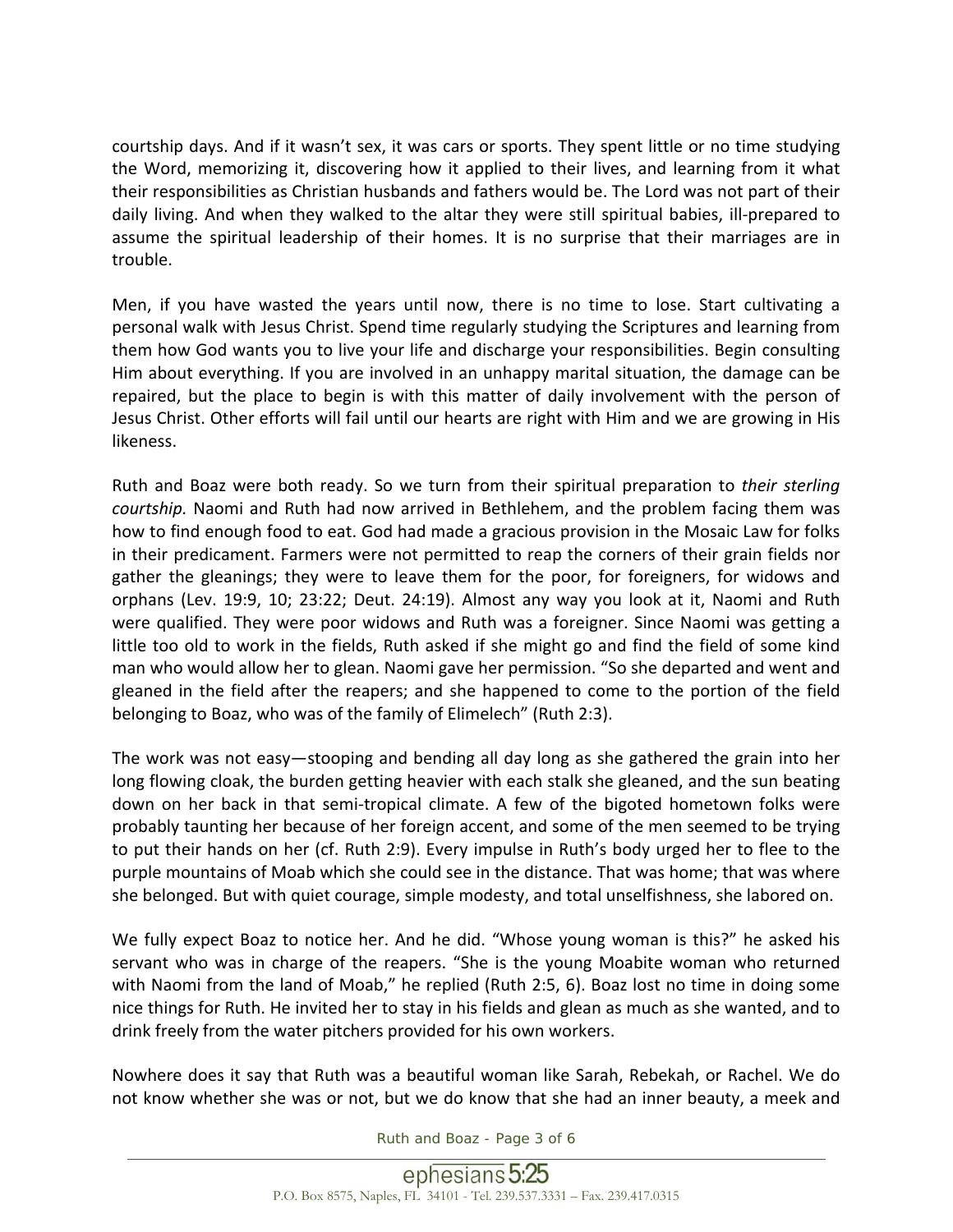quiet spirit, an unpretentious humility that made her one of the loveliest women in Scripture. She bowed low before Boaz in genuine gratitude and said, "Why have I found favor in your sight that you should take notice of me, since I am a foreigner?" (Ruth 2:10). Her humility was evident again when she said, "You have comforted me and indeed have spoken kindly to your maidservant, though I am not like one of your maidservants" (Ruth 2:13). There was nothing put on about this. It was real. And this genuine humility, this meek and quiet spirit is one of the most valuable assets a woman can have. Peter says it is of great value in God's sight (1 Pet. 3:4). It might be a good trait for Christian women to ask God to help them develop.

It looks as though Boaz is getting more interested in this lovely woman as the day goes on. At mealtime he invited her to join him and his reapers for lunch, and he made sure she was served all that she wanted. When she finished eating and got up to return to work, Boaz said to his servants, "Let her glean even among the sheaves, and do not insult her. And also you shall purposely pull out for her some grain from the bundles and leave it that she may glean, and do not rebuke her" (Ruth 2:15, 16).

So Ruth continued to glean until evening. And when she beat out what she had gleaned, it was nearly a bushel of barley. It seems as though Boaz was a kind man, thoughtful, considerate, and gentle. There are not too many of them around anymore, judging from what many women are sharing with marriage counselors. Some men have the strange notion that kindness and gentleness are effeminate traits and they go out of their way to avoid them. Not at all! They are Christ‐like traits. And Christ was a rugged man's man. Surveys show that kindness and gentleness rank near the top of the characteristics women are looking for in a husband. They would be good traits for Christian men to ask God to help them develop.

Well, it was time to make a move. And strangely enough, in that culture it was Ruth's move. You see, God gave another interesting law to the Jews that required a man to marry the childless widow of his dead brother. The first son born of that union would bear his brother's name and inherit his brother's property (Deut. 25:5‐10; Lev. 25:23‐28). It was called the law of the "levirate" marriage, from the Hebrew word for "brother." If no brother was available, a more distant relative might be asked to fulfill this duty. But the widow would have to let him know that he was acceptable to be her "goel," as they called it, her kinsman-redeemer and provider.

Naomi told Ruth exactly how to do that. Ruth listened carefully and carried out her instructions precisely. Boaz would be sleeping on the threshing floor that night to protect his grain from thieves. After he went to sleep; Ruth tiptoed in, uncovered his feet, and laid down. By this act she was requesting Boaz to become her goel. Needless to say, Boaz was somewhat startled when he rolled over in the middle of the night and realized there was a woman lying at his feet. "Who are you?" he asked. She answered, "I am Ruth your maid. So spread your covering over your maid, for you are a close relative" (Ruth 3:9). Spreading his cloak over her would signify his willingness to become her protector and provider. His response was immediate: "May you be blessed of the Lord, my daughter. You have shown your last kindness to be better than the first

Ruth and Boaz - Page 4 of 6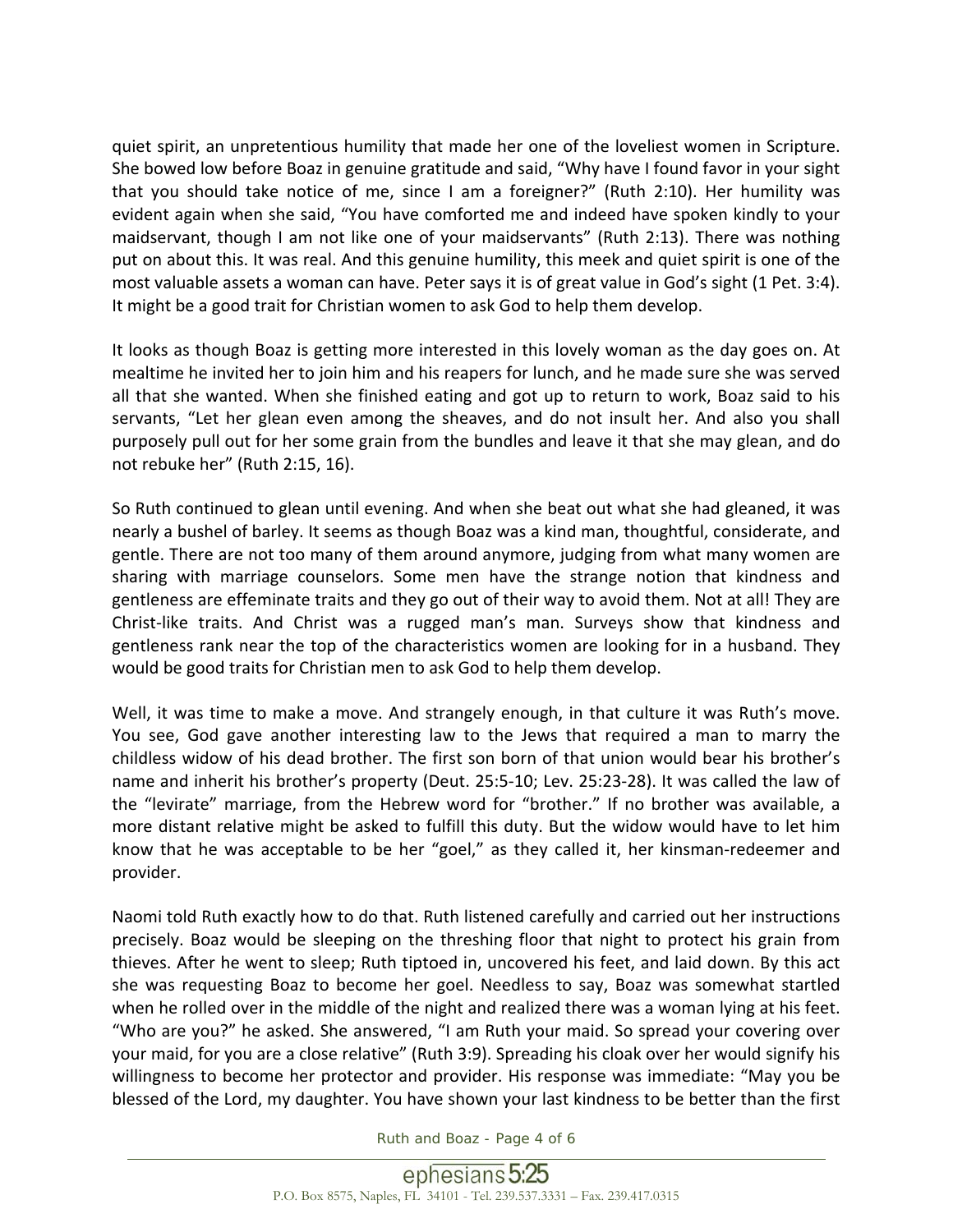by not going after young men, whether poor or rich. And now, my daughter, do not fear. I will do for you whatever you ask, for all my people in the city know that you are a woman of excellence" (Ruth 3:10, 11).

It is important to understand that there was nothing immoral in this episode. This procedure was the custom of the day, and the record emphasizes the purity of it. In the secluded darkness of the threshing room, Boaz could have gratified his human desires and no one but Ruth would have known. But he was a godly, moral, self-disciplined, Spirit-controlled man, and he kept his hands off. Scripture says that Ruth slept at his feet until morning (Ruth 3:14). Furthermore, Ruth had the reputation of being a woman of excellence (Ruth 3:11). She had physical drives like any other normal woman, but she learned to claim God's grace and strength to hold those drives in check until marriage. Boaz and Ruth both knew that God's greatest blessing in marriage would require purity before marriage. Carelessness in this area would bring guilt, loss of self-respect, and suspicion. And it could leave scars on their souls that would make their adjustment to each other in marriage most difficult.

Theirs is a vanishing viewpoint. Satan has brainwashed our society into believing premarital sex is perfectly acceptable. Most young people have experienced it before graduating from high school, and it is the rare engaged couple that even tries to refrain anymore. "But we love each other," they protest. No they don't. They love only themselves. They love to gratify their own sensual desires. If they loved each other, they would not subject each other to the hazards of disobeying God, for He says He is the avenger of all who ignore this standard (1 Thess. 4:6). It is not that God is a mean old judge who just wants to keep us from having fun. He simply knows that premarital purity will be best for us and for our marriages. Our society is paying the price for promiscuity by unprecedented marital turmoil and innumerable broken homes with all the emotional trauma they bring. God's way is always best!

Boaz and Ruth did it God's way. We are not surprised to see, finally, *their successful marriage.* Not a great deal is actually said about their relationship with each other after the wedding, but we may assume from what we have already learned about them that their marriage was richly blessed of God. Scripture does say, "So Boaz took Ruth, and she became his wife, and he went in to her. And the Lord enabled her to conceive, and she gave birth to a son" (Ruth 4:13).

The most unusual aspect of this story is the continuing role Naomi played in their lives from this point on. As a former mother-in-law, we would expect her to drop out of the picture, but Boaz and Ruth are too loving and caring to let that happen. When their baby was born, the women of Bethlehem said to Naomi, "Blessed is the Lord who has not left you without a redeemer today, and may his name become famous in Israel. May he also be to you a restorer of life and a sustainer of your old age; for your daughter‐in‐law, who loves you and is better to you than seven sons, has given birth to him" (Ruth 4:14, 15). Then Naomi took the baby and cared for him, and the neighbor women said, "A son has been born to Naomi!" (Ruth 4:17). Imagine that! They all considered that baby to be Naomi's own child, and Boaz and Ruth happily permitted it. Boaz continued to provide for Naomi until her death, and he seems to have done it cheerfully.

Ruth and Boaz - Page 5 of 6